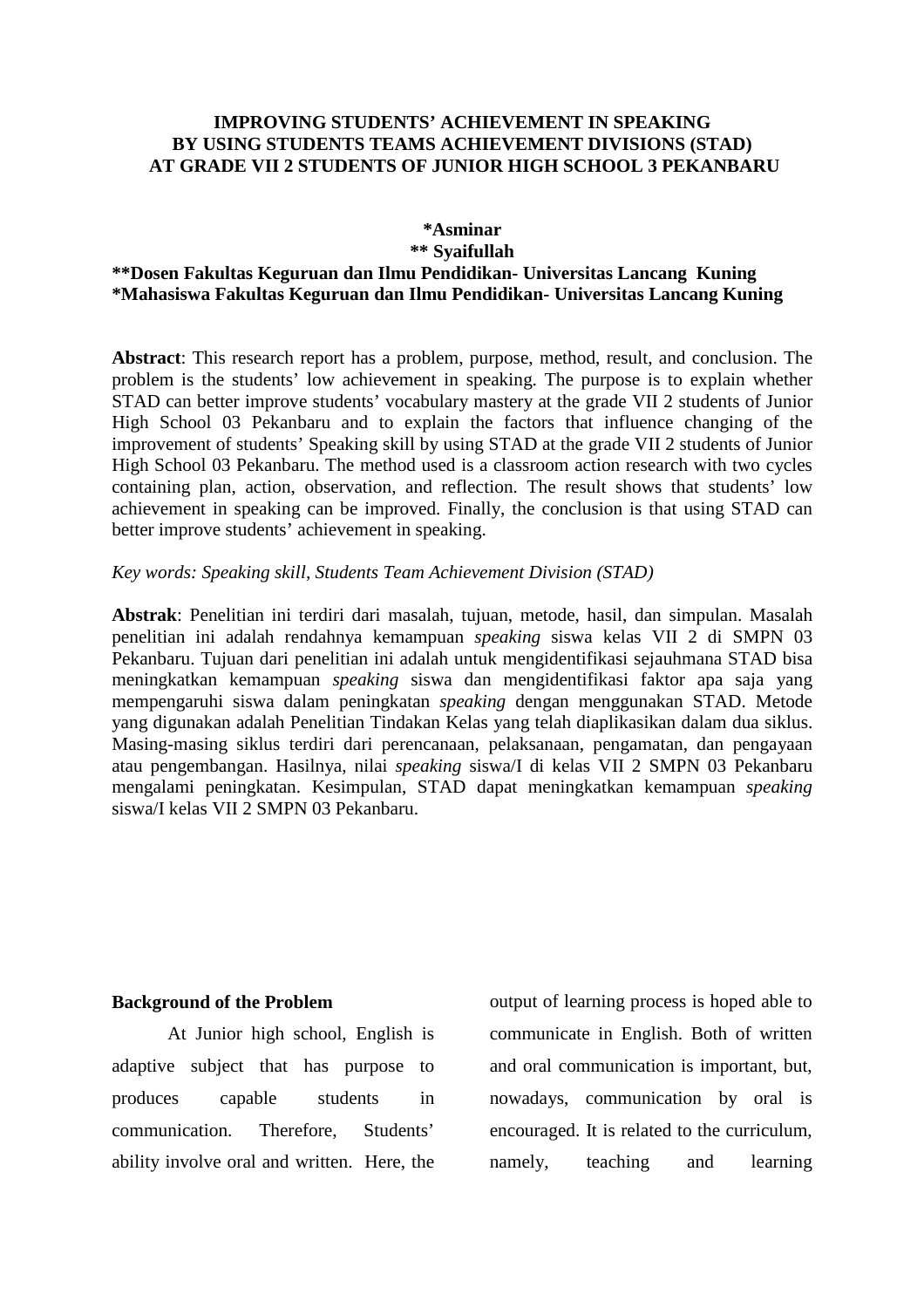communicatively. This condition shows the important of speaking as the tool of communication in learning English.

Although curriculum has emphasis ability in communication as the target of learning, but most of students in Indonesia are not able in speaking and other skills in English. It may be a big question, because the students have learned English from Elementary school. English as foreign language still looks as a difficult and tedious subject at school. This situation found by the researcher. The researcher as an English teacher at Junior high school 3, particularly at the grade VII, found several problems in learning process, about 5% students wants to try speak English when teacher asks them, 15% of them answer the teacher question by Indonesian, and other students cannot answer teacher's question when the teacher ask them in English. Another fact that faced by the researcher is some of students look sleepy, and even they often look to watch, just 40% of them give full attention when learning English. Then, the researcher found in learning process was they look happy if the day when they must learn English was holiday. During the researcher teaches them from the first meeting until now; students score in examination is not satisfied. From 35 students, it is not more than 5 students get score 63-79, and the

other students get score under 63 or under *Kriteria Ketuntasan Minimum* (KKM).

In this research, the researcher will apply Students Team Achievement Divisions (STAD) to improve students' achievement in speaking. Carol in Rossini (1997) explains that cooperative learning as an instructional methodology provides opportunities for student to develop skills in group interactions and in working with others that are needed in today's world. Interaction in learning will make students is usual to explore their idea. They are just not as a good listener in the classroom, but be good participant in learning process. STAD as one of the type of cooperative learning is simple in applying in the classroom. This type also encourages students to have responsibility in improving their knowledge, because their contribution for their group work will influence their group's score. So, students are not only depending on smart students in their group.

#### **Review of the Related Literature**

# **1. Students' Achievement in Speaking**

The importance of speaking as tool of communication has discussed in many studies. Chaney in Kayi (2006) defined speaking as the process of building and sharing meaning through the use of verbal and non-verbal symbols, in a variety of contexts. This definition state that the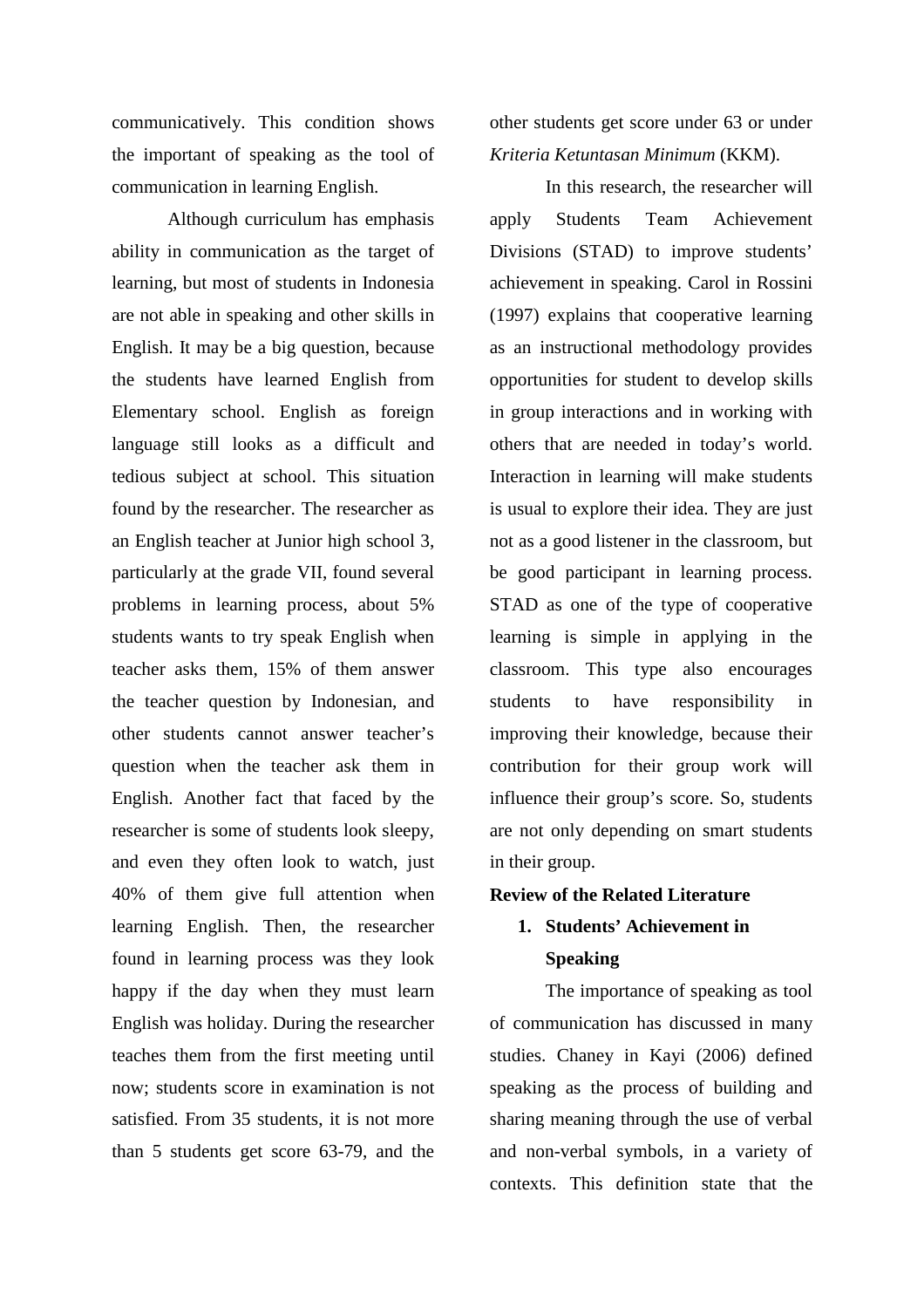process of speaking needs context that can be used verbal and non-verbal symbol. Other definition is stated by SIL international (1999), it defined speaking is the productive skill in the oral mode that is more complicated than it seems at first and involves more than just pronouncing words. Speaking, usually, happen between oneself to other self. This institution also identified three kinds of speaking situations; interactive, partially interactive, and non-interactive. Interactive speaking situations include face to face conversations and telephone calls, in which we are alternately listening and speaking, and in which we have a chance to ask for clarification, repetition, or slower speech from our conversation partner. Some speaking situations are partially interactive, such as when giving a speech to a live audience, where the convention is that the audience does not interrupt the speech. The speaker nevertheless can see the audience and judge from the expressions on their faces and body language whether or not he or she is being understood. Some few speaking situations may be totally noninteractive, such as when recording a speech for a radio broadcast.

In teaching and learning process, especially in English, speaking is crucial part and as one of the skills that have to be mastered by the students in learning. The goal of teaching speaking skills is communicative efficiency. Many language learners regard speaking ability as the measure of knowing a language. In this case, ability in speaking is needed to improve by strategy from the teacher and the learner. NCLRC (2003) stated that learners should try to avoid confusion in the message due to faulty pronunciation, grammar, or vocabulary, and to observe the social and cultural rules that apply in each communication situation.

Learning process has a standard and purpose. Students' achievement is the most important target in learning. Moreover, teaching speaking also needs students' achievement, especially in speaking. So that, the definition achievement and elements of its need to know. Mifflin (2000) defined achievement is something accomplished successfully, especially by means of exertion, skill, practice, or perseverance. It is needed as a reflection of teachers and students toward the successful of teaching and learning process. Achievement in learning is affected by some factors.

However, External factor includes social factor; family, school, society, and non-social factor. Approach to learning includes strategy and method in learning. Finally, students' achievement in speaking as a measurement of successful in teaching and learning process needs to know. To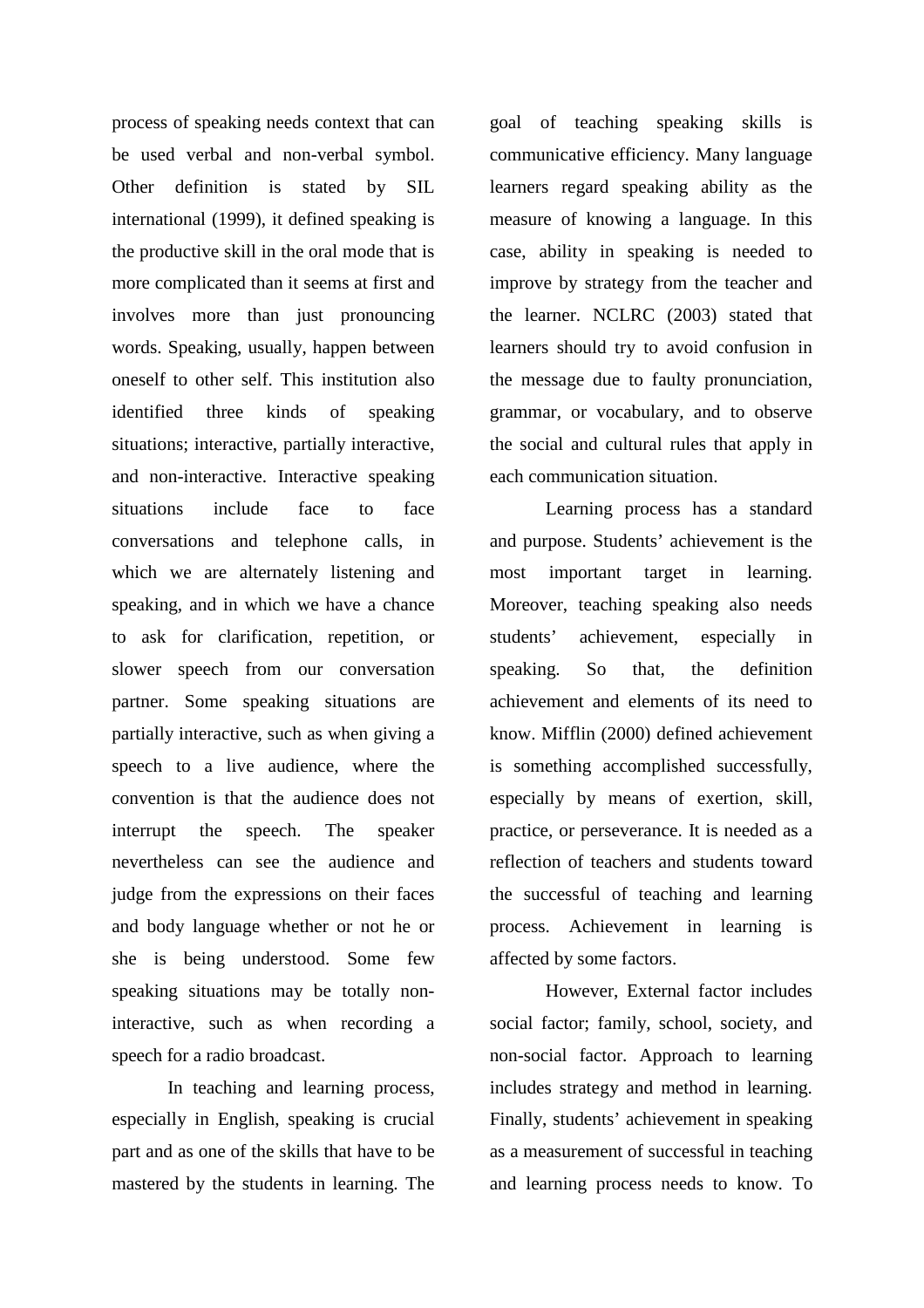measure that, there are some indicators of speaking that have to achieve by the students in learning. They are pronunciation, grammar, vocabulary, function, and fluency.

## **2. Student Teams Achievement Divisions (STAD)**

Teaching as an art has several techniques that has purpose to increase quality of learning process. One of methods that developed is cooperative learning. Johnson in Mifflin (1997) explains that cooperative learning methods have proven effective in increasing motivation for learning and self esteem, redirecting attributions for success and failure, fostering positive feelings toward classmates and increasing performance on tests of comprehension, reasoning, and problem solving. All of these advantages in learning may be difficult to find when student learn individually. Because in cooperative learning students work in the group.

Student Teams Achievement Divisions (STAD) is one of cooperative learning methods. The idea of cooperative learning is working in the group. Johnson in Mifflin (1997) explains:

> The various features of cooperative learning, particularly positive interdependence, highly motivating because they encourage such achievement-oriented

behaviors as trying hard, attending class regularly, praising the effort of others, and receiving help from one's group mates. Learning is seen as an obligation and a valued activity because the group's success is based on it and one's group mates will reward it.

Students in their group show cooperativeness, and not only competitiveness. They have responsibility to finish the tasks together. In this situation, all students have express all their ability to give the best solution in solve the tasks. Armstrong and Palmer (2000) define "in the STAD, students are assigned to four or five member teams reflecting a heterogeneous grouping of different achieving, ethnic, background, and genders."

The heterogeneous group makes student appreciate differences between them. Student who has high achievement can help the student with low achievement. The successful of group is not only depends on smart students, but all members in group have responsibility to group score. This situation motivates all members to do the best for groups.

Slavin (1995:71) explains "five major components in STAD. They are class presentations, teams, quizzes, individual improvement scores, and team recognition". He also defines that STAD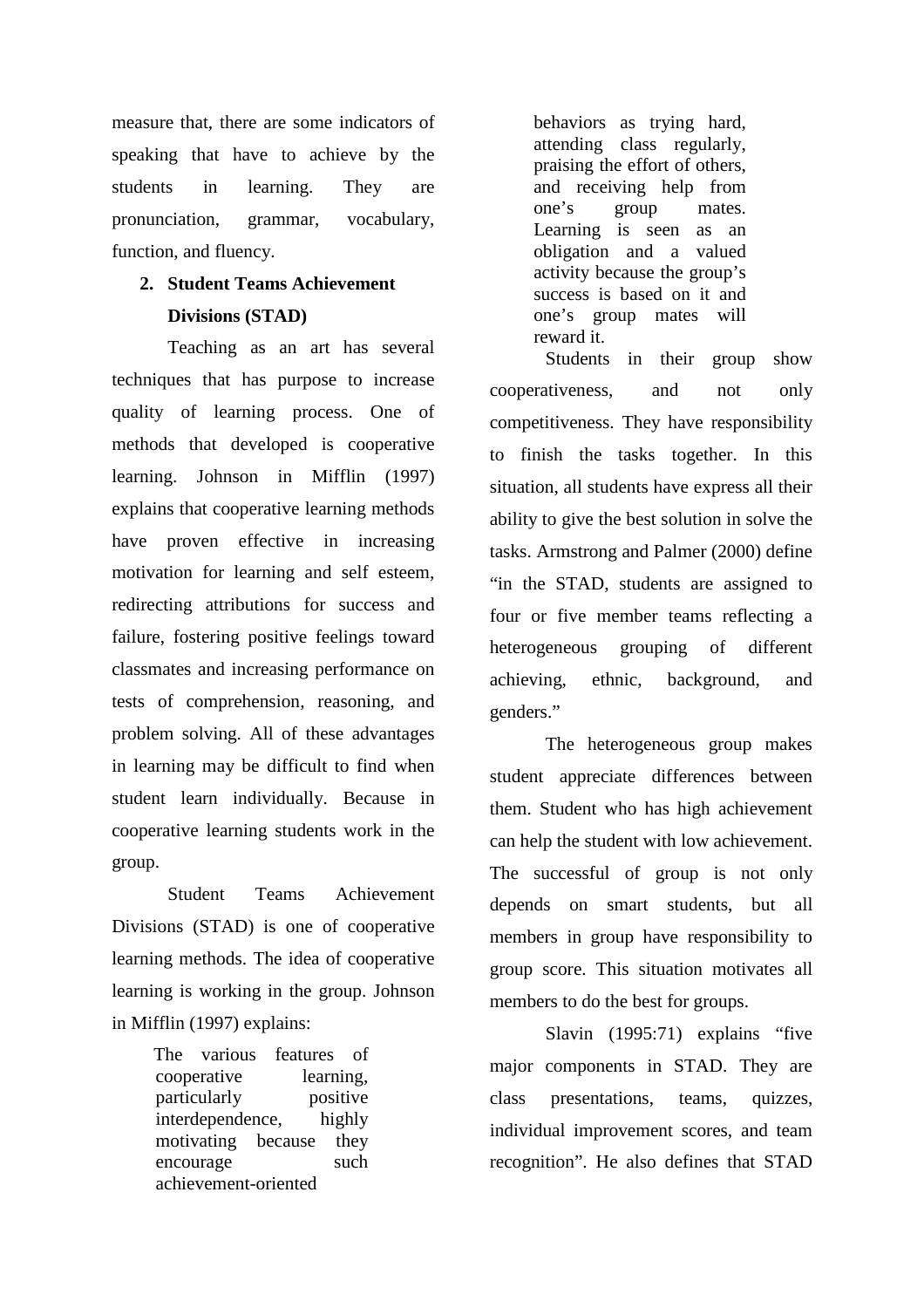requires the students to pay careful attention during class presentation, because it is the important case that will help them do quiz well. Then, team is the most important features in STAD. Members who support each other in team will determine the successful of that team.

The steps of learning process in STAD are as following Armstrong explanation. Slavin in Armstrong (2000) clarifies the students' activity in STAD such as, work on the worksheet in pairs, take turn quizzing each other, discuss problem as group, and use the strategies which to learn to assigned material. Based on the expert's idea, it can be concluded that students' activity is based on pair, group, or team. It is not an individual activity.

This learning strategy will improve student's caring with other, responsibility with their task and their group. The important point in this process is every student have same role in their group. All students in that group have to give contribution in group work. Beside many positive effects during work in group, the way of scoring in this approach also has positive effect for student. Armstrong (2000) explains "this scoring methods reward students for improvement while the use of improvement points has been shown to increase student academic performance even without team." All students feel

responsible to group task, because student own score will influence group score. It influences student habit in learning. They always feel that they have important part in every learning process. So, they have to give contribution in that process.

The researcher concludes that the variable of STAD has several indicators; there are class presentations, teams, quizzes, individual improvement scores, and team recognition.

# **3. Teaching Speaking by Using STAD**

STAD (Students Teams Achievement Divisions) is one of the strategies that will be used in teaching speaking at the grade VII of students of Junior high school 3 Pekanbaru. For the implementation phases, the researcher will design a lesson plan which provides the phases of teaching speaking by using STAD before coming to the class. Slavin in Armstrong (2000) clarifies the students' activity in STAD such as, work on the worksheet in pairs, take turn quizzing each other, discuss problem as group, and use the strategies which to learn to assigned material. Based on the previous expert's idea, it can be designed the phases of teaching speaking by using STAD. The phases are as follows:

In Pre-Teaching, the English teacher will:

- a. Open the class warmly
- b. Check students attendance list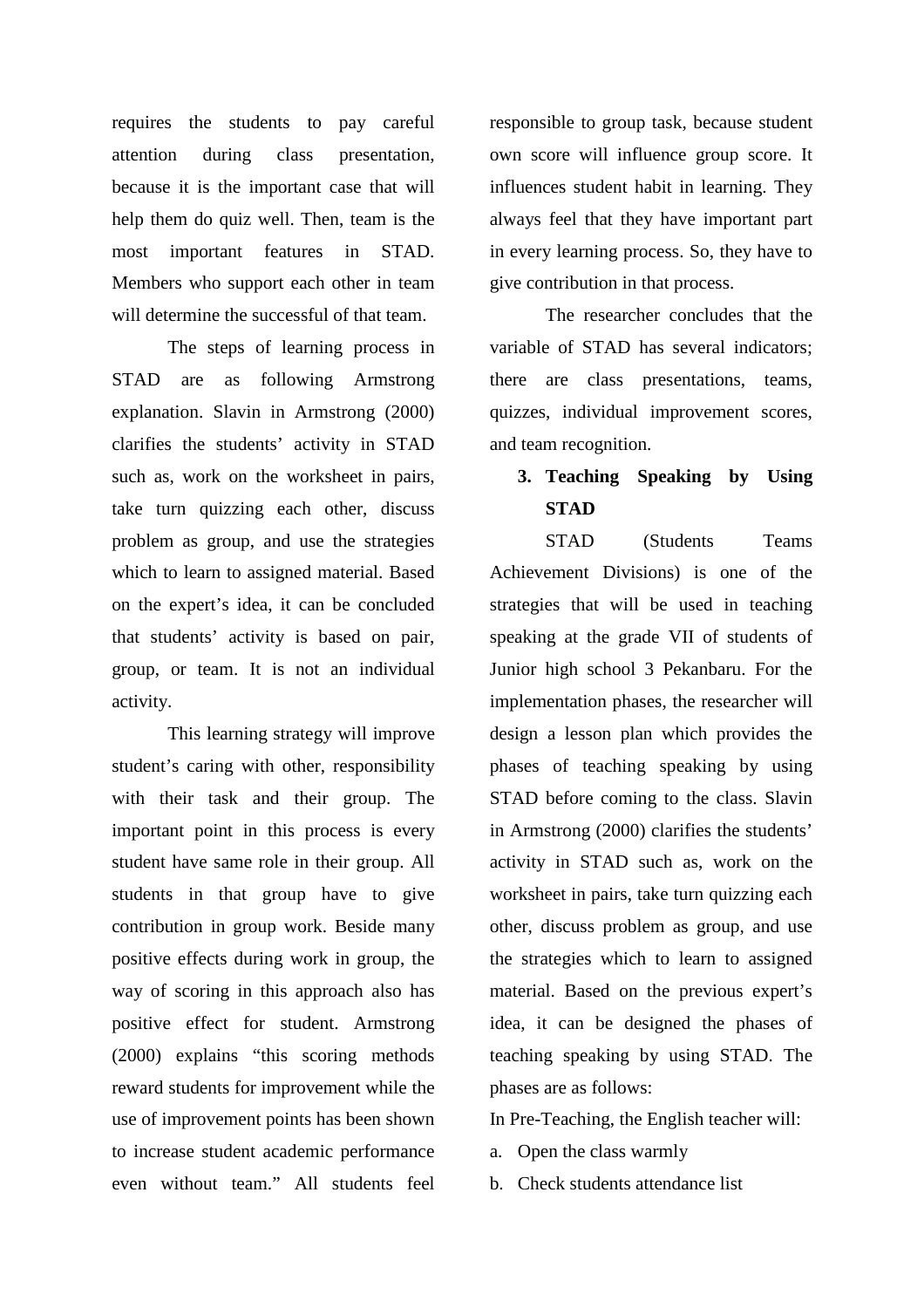- c. Review the previous lesson
- d. Divide the students into some groups/ pairs

In while teaching, the English teacher will:

- a. Share the topic or the material to each group/pairs
- b. Recommend the students work on their sheet with their pair
- c. Lead the students to quiz each other
- d. Lead the students to discuss the problem with their team
- e. Lead the students to select the proper strategy to assign the material

In post teaching, the English teacher will:

- a. Solve the students' problem
- b. Make a conclusion

#### **Review of the Related Findings**

STAD as the simplest type of cooperative learning has shown many advantages when apply in classroom. Slavin (1995:21) in his research explain that studies of STAD have implemented this model in language arts, math, spelling, social studies, science, and other subject. Effects of STAD have been consistently positive in all subjects. They have been equally positive with younger and older students, and with students in different types of school.

Alberti in Slavin (1995:46) explains the successful of her teaching by using STAD at her classroom. She explain that using STAD and TGT has brought about a significant increase in her

students's test score. In the last five tests dealing with punctuation, she has not had any students score below 85. When she started using STAD, she had these same students score from 50s to 95s on similar tests. To test the retention level of students, she periodically gave test on previously tested material and the results were still high.

The researcher found a similar research that conducted by Nichols (1995). The title of that research is "The Effects of Cooperative Learning on Student Achievement and Motivation in a High School Geometry Class." This study was conducted at University of Oklahoma. The result of this study is students in the cooperative treatments groups exhibited significantly greater gains the control group in geometry achievement, efficacy, intrinsic, valuing of geometry, learning goal orientation, and reported uses of deep processing strategies.

The researcher also found a research by Haswenti (2009). The title of her research is "Pembelajaran Fisika Model Cooperative Learning Type STAD untuk meningkatkan proses dan hasil belajar pada konsep wujud zat kelas VII B SMPN 2 Kota Bengkulu." The researcher translated this title as follow: Studying activity of Physic by Cooperative Learning approach of STAD to Improve Learning Process and Result on Concept of the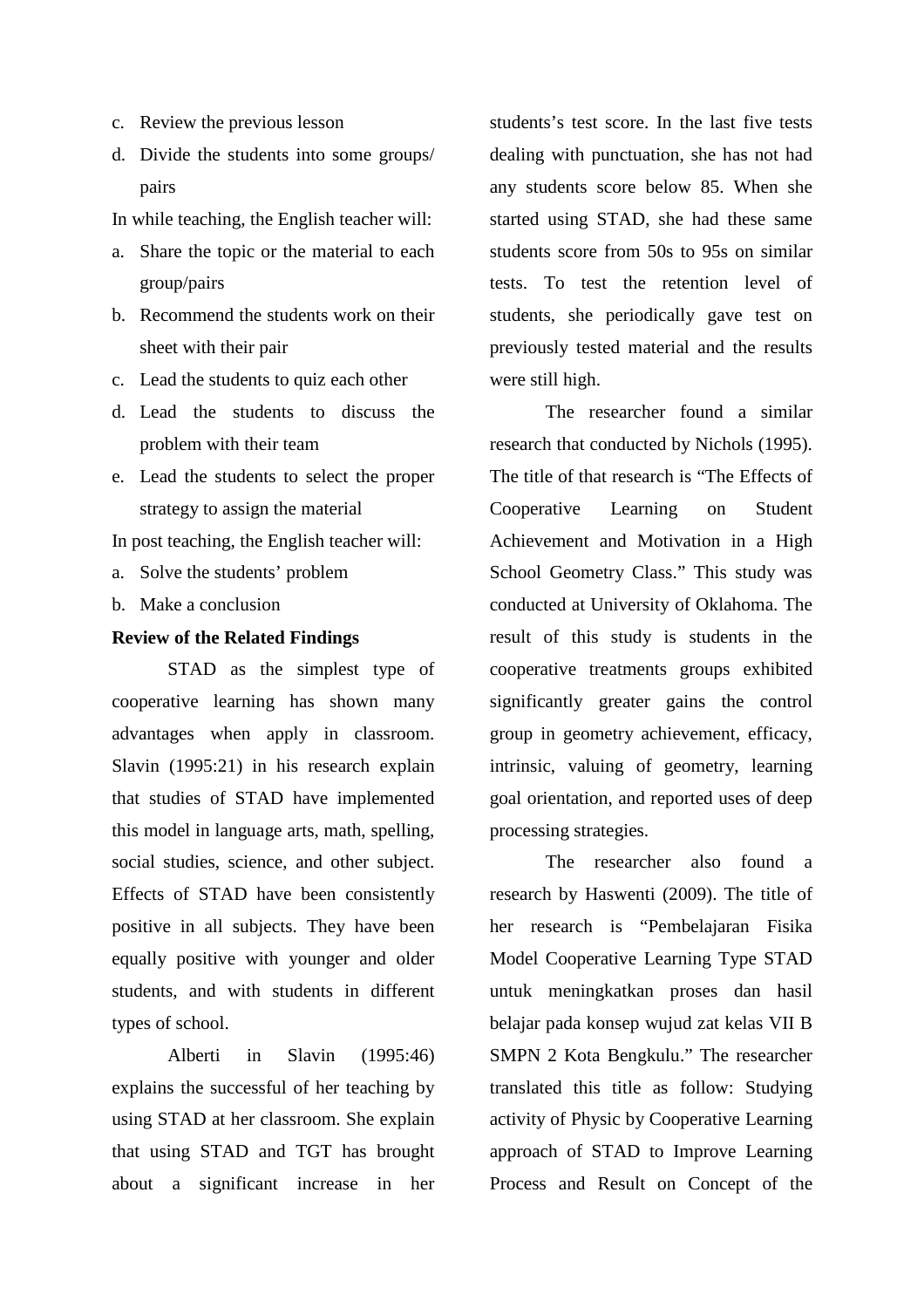Shape of the Substance." In this study, Haswenti was success to improve students' activity in learning process. It means that students ability and students achievement in Physic which using STAD is better than before.

Other research by Priyogustopo (2009) also shows benefit of using STAD in classroom. The title of that research is "Increasing students English Vocabulary using Student Teams Achievement Division (STAD) at the Second Year of Senior High School Al-Islam 1 Surakarta. Priyogustopo used descriptive qualitative research. The data are derived from event, informant, and document analysis. Data analysis shows teaching learning process using STAD in the second year of senior high school Al-Islam 1 Surakarta make the student are motivated to be active in language skill. By using several techniques, the students could improve their motivation and it could stimulate the students to English vocabulary words better. In addition by varying the procedures among the cycles, the students were not easy to get bored and could improve vocabulary skill. Students give good response to this technique.

These researches above show the positive effect of STAD in learning. Beside improve students motivation, it also improve students achievement, process and studying result, and mastery vocabularies. It gives inspiration for the researcher to prove whether cooperative learning especially STAD can solve the researcher problem in teaching and effective when using in English class. As noted above, the researcher wants to improve students' achievement in learning English.

#### **Method of the Research**

#### **1. Type of the Research**

Teaching and learning process, especially in formal school, needs improvement such as strategy and method that have purpose to improve the quality of education. It includes the quality of learning process, students, and teachers. This situation needs understanding and capability from the teachers in looking the problem that facing in process. So that, teacher as educators, besides teaching, also need to do research on their field. The research was encouraged in form of action that done in their classroom itself. The result of the research may be used to increase the quality of their activity in teaching and learning process.

Kemmis in Hammersley (1999:168) stated:

> Classroom action research is a form of research carried out by practitioner into their own practice as form of self-reflective enquiry undertaken by participant in social (including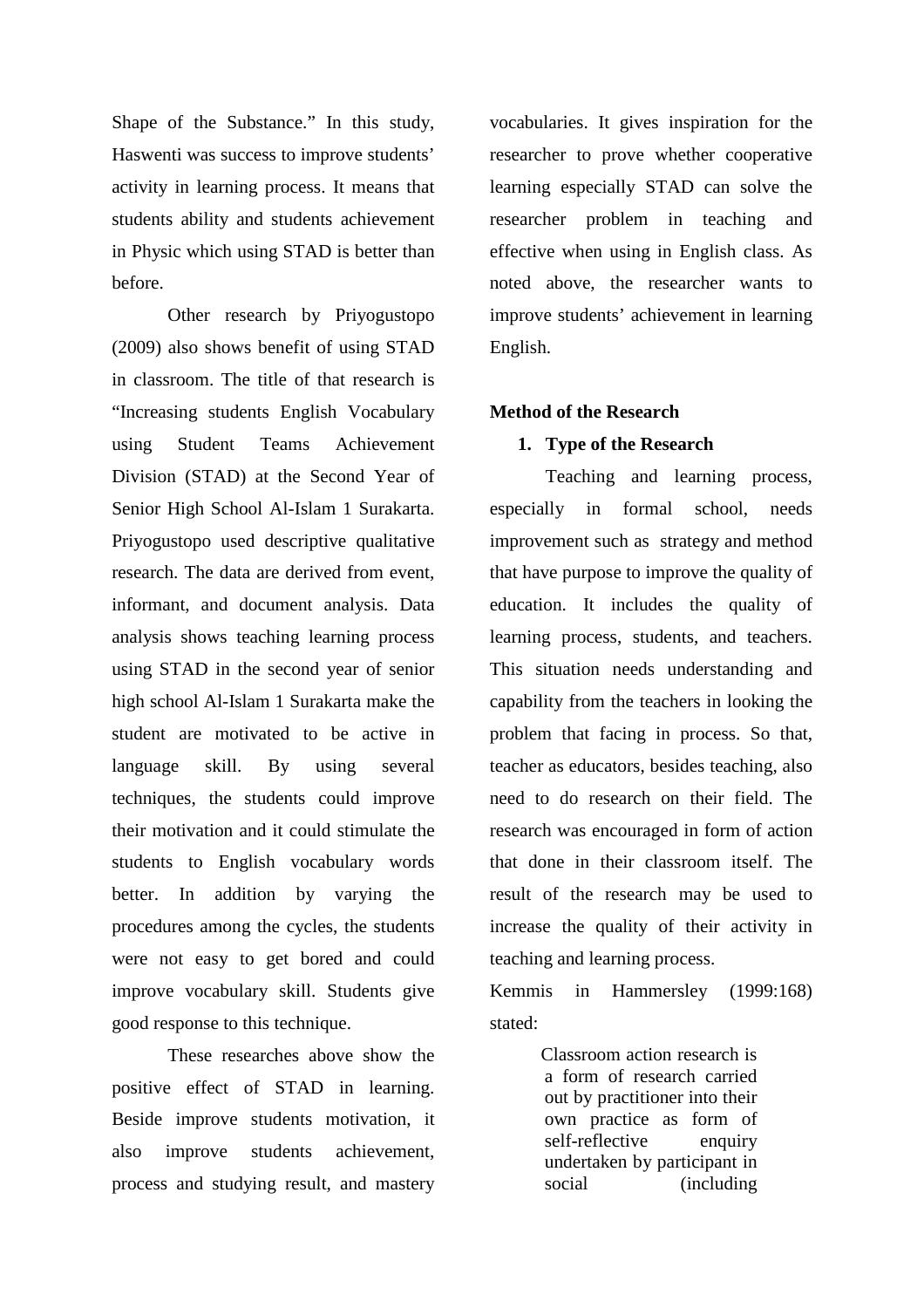educational) situation in order to improve the rationality and justice of their own social or educational practice,<br>understanding of these understanding of these practices, and the situation in which the practices are carried out.

Based on the theory above, the type of this research was classroom action research. Because the researcher as educator did this research to improve the quality of learning practice in the classroom.

#### **2. Participants**

The researcher has taught at SMPN 3 Pekanbaru about teen years. The researcher found achievement in speaking especially at Grade VII was low. So, the researcher has improved the quality of learning in this classroom. Based on the reason, this research was conducted to students at grade VII 2. There were 35 students in this class that consisted of 15 males and 20 females.

#### **3. Location and Time**

This research has been conducted at the grade VII of Junior High School 3 Pekanbaru. It was conducted from March to June 2011.

#### **4. Instrumentation**

The researcher uses several instruments. There were:

a. Test

Test was given by researcher to all students in the classroom. The form of test was oral test, namely, students' individual performance and students' explanation related material. The score was taken based on the indicators of students' achievement in speaking; pronunciation, grammar, vocabulary, function, and fluency.

#### b. Observation

This instrument made in form of checklist format and field notes. The first sheet consisted of indicators of variable 1; achievement in speaking, and the second sheet consisted of indicators of variable 2; STAD and lesson plan. The form of that format was as follow:

c. Field notes

Field notes have been used to note all data during observation from collaborator in the classroom. Paper and pen were needed for this instrument. It used to write down all of students' activities in classroom when the researcher was teaching. All data were note based on fact in learning process.

d. Interview

The researcher chose students randomly and asked them orally. The questions include students' opinion about learning process related indicators of achievement in speaking.

e. Documentation

It included the photos during learning process, and the result of learning by the student.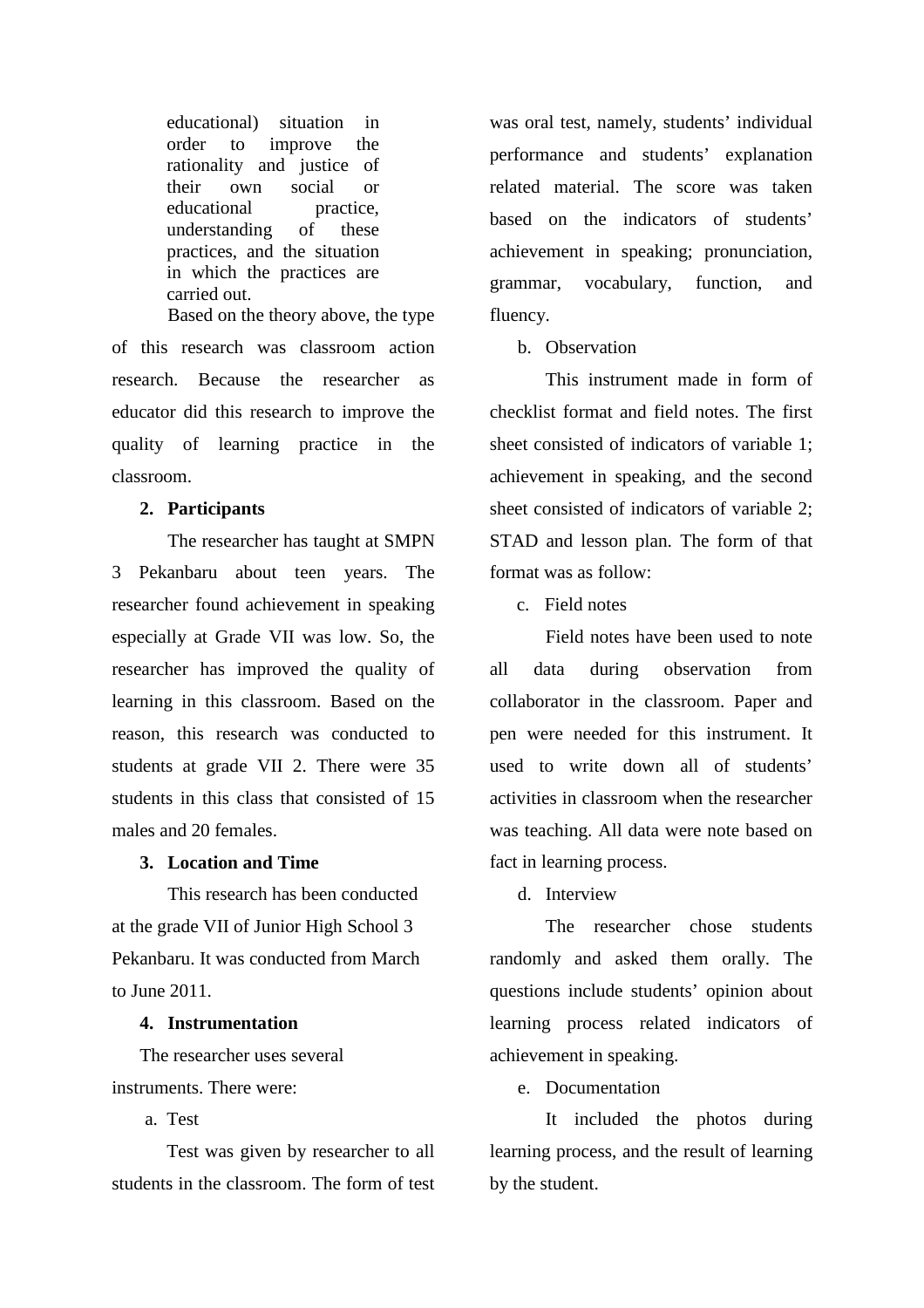#### **5. Procedure**

There were some steps in doing this research, such as planning, action, observation, and reflection. Kemmis and Taggart (1988) have formulated the diagram that describe cycles in classroom action research. It has been known as the action research cycles. It consisted of four steps. They were planning, doing action, observing and reflecting or evaluating. **Cycle 1**

#### **6. Technique of Collecting the Data**

The data of this research have been collected by using test, observation, interview, field note, and documentation. Test was given at the end of a cycle. The form of test was oral test. Observation and field note was done by collaborator. When the researcher was applying the technique and the class, the collaborator did observation and took note about all the even that was related. After having the previous data, the researcher interviewed the students, students' participants, about their opinion of using STAD in speaking. Finally, I enclosed all documentation which related to the research activity or data.

# **7. Technique of Analyzing the Data** a. Qualitative Data

It was all data which collecting by checklist, field notes, and interview were data in form of explanation and it was not in form of number. This data was

qualitative data. To analysis this data, the researcher had to take relevant theory about qualitative analysis.

Gay (2003) explained the procedure to analysis qualitative data includes data managing, reading/memoing, describing, classifying, and interpretation. The researcher cannot fully interpret data until they are broken down and classified in some way. So the analysis itself requires four iterative steps:

- 1). Becoming familiar with the data and identifying potential themes in it (reading/memoing).
- 2). Examining the data in depth to provide detailed descriptions of the setting, participants, and activity (describing).
- 3). Categorizing and coding pieces of data and grouping them into themes (classifying).
- 4). Interpreting and synthesizing the organized data into general written conclusions or understandings based on the data (interpreting).
	- b. Quantitative Data

Quantitative data was collected from the result of test at the end of topic and the exercise on each meeting. The students' speaking score was analyzed by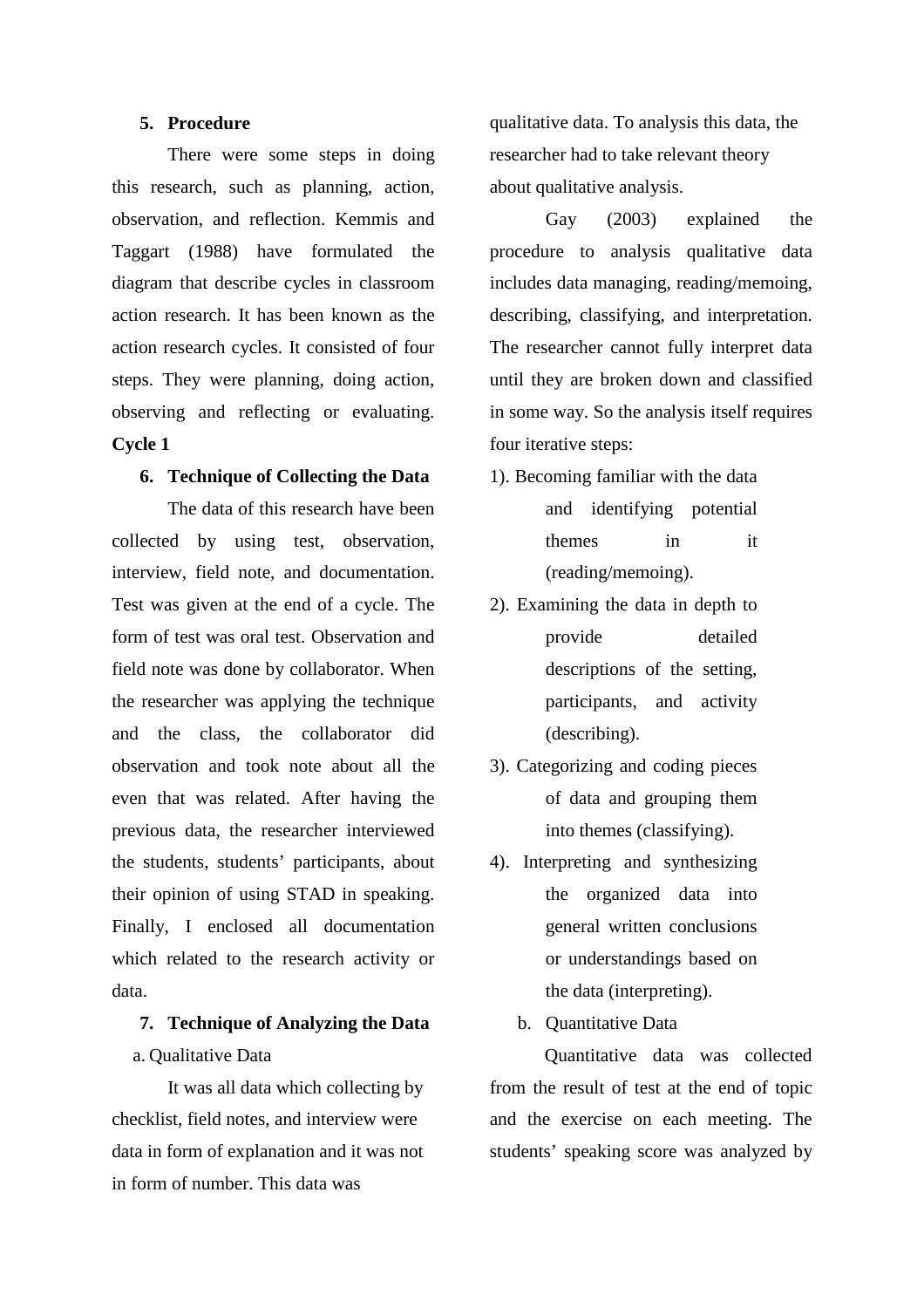| using speaking rubric score that was<br>suggested by Hughes (2003:94) as below:<br><b>EX</b> = Mean<br><b>EX</b> = Mean<br><b>EX</b> = Mean<br><b>EX</b> = Mean<br><b>EX</b> = Mean<br><b>EX</b> = All the individual<br><b>EX</b> = All the individual<br><b>EX</b> = All the individu |  |
|-----------------------------------------------------------------------------------------------------------------------------------------------------------------------------------------------------------------------------------------------------------------------------------------|--|
|                                                                                                                                                                                                                                                                                         |  |
| $-$ observation                                                                                                                                                                                                                                                                         |  |
| rammar 6 12<br>ocabulary 4 8<br>Fluency 2 4                                                                                                                                                                                                                                             |  |
| Fluency<br>prehension 4 8 12 15 19 23 -<br>Total Total The res                                                                                                                                                                                                                          |  |
|                                                                                                                                                                                                                                                                                         |  |
|                                                                                                                                                                                                                                                                                         |  |
|                                                                                                                                                                                                                                                                                         |  |
|                                                                                                                                                                                                                                                                                         |  |
| $\frac{dI}{dS}$<br>$\frac{13}{19}$<br>$\frac{19}{23}$<br>The research had been conducted<br>was classroom action research based on<br>research questions as follows: (1) to what<br>extent can STAD improve students'<br>WEIGHTING TABLE IN PERCENTAGE                                  |  |
| $\frac{72 \text{ EN I AUE (96)}}{4}$<br>$\frac{75}{66,5}$ $\frac{75}{83}$ influence the changing of students'<br>66,5 83 100<br>66,7 83,2 speaking skill at grade VII of SMPN 3<br>Accent 0 25 50 50 75 influ                                                                           |  |

After that the speaking score ranged into the following range score in order to see the students' speaking level.

| Range of the | The level of Speaking       |
|--------------|-----------------------------|
| scores       | <b>Skill and Motivation</b> |
| 86-100       | Very Good                   |
| 71-85        | Good                        |
| 56-70        | Fair                        |
| $10-55$      | Poor                        |

(Sutanto Leo, 2006: XIX)

All the quantitative data could be consulted to above speaking skill rubric and ranged after the average of speaking score has been found. The data average will be averaged by using mean formulation (Hatch and Farhady, 1982: 55)

$$
\overline{X} = \frac{\sum x}{N}
$$
  

$$
X = \text{Mean}
$$

# **Finding and Discussion**

influence Fluency  $16.6$   $33.2$   $50$   $66.4$   $83$   $Pekanb99$  Pekanbaru? The researcher answered the mprehension 17,4 34,8 52 65 82,5 100 The research had been conducted was classroom action research based on research questions as follows: (1) to what extent can STAD improve students' achievement in speaking at grade VII of Ince the changing of students'<br>100 speaking skill at grade VII of SMPN 3

questions above on the data collected which involved (1) the students' average score in speaking test at the end of each cycle and (2) the teacher and students' activities on observation grids, interview, and field notes.

After the research was conducted 8 meetings in the 2 cycles, in order to see some factors that influence the improvement of the students' speaking skill by using Student Teams Achievement Divisions (STAD), the average score of students' speaking skill in every cycle was made. Students' improvement score and the best group in learning process also presented.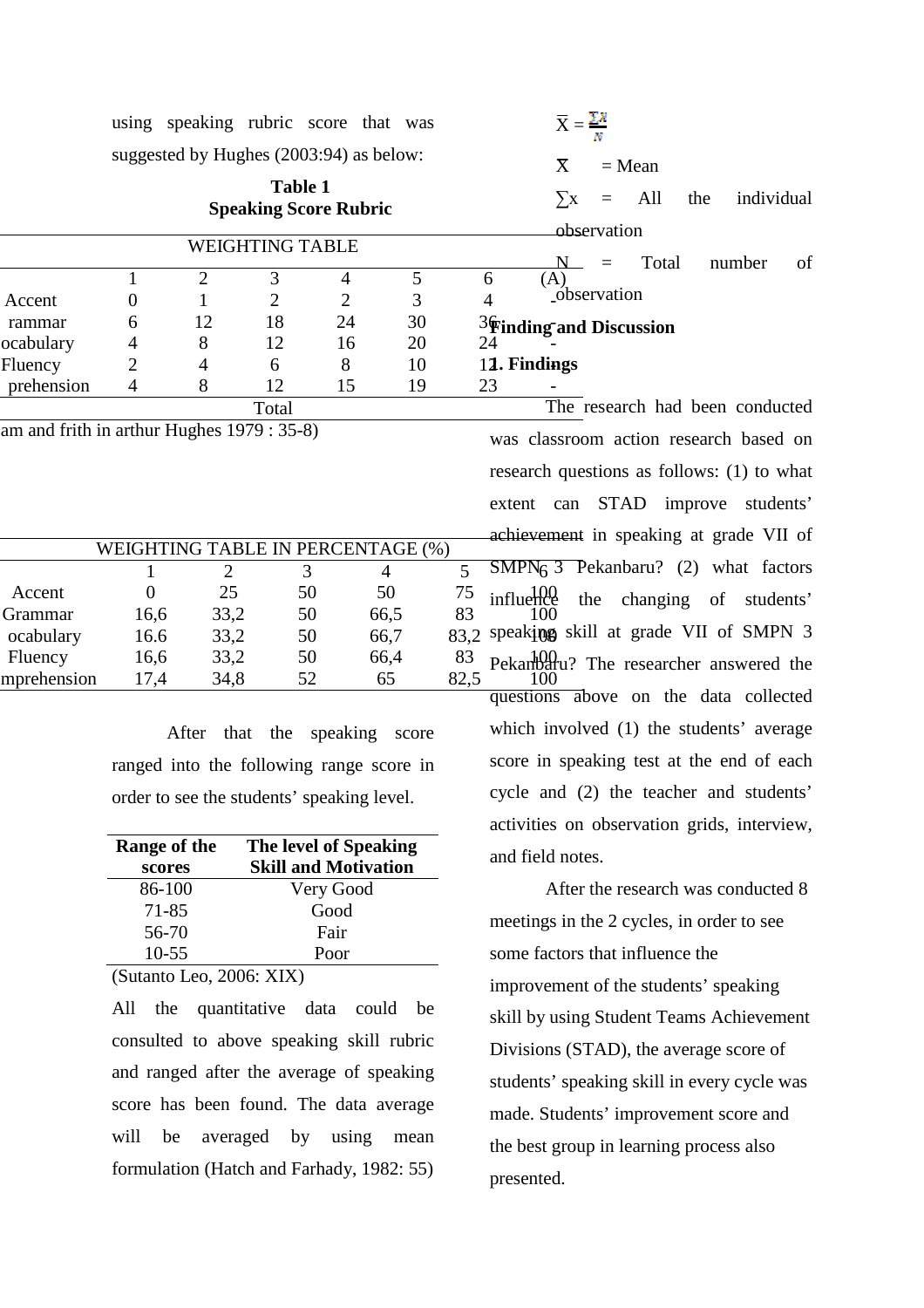| Table 2                                |  |
|----------------------------------------|--|
| The Mean of Students Speaking Test for |  |
| <b>Cycle I</b>                         |  |

| N <sub>0</sub>        | <b>Component of Speaking</b> | <b>Mean</b> |
|-----------------------|------------------------------|-------------|
|                       | Accent                       | 56,06       |
| $\mathcal{D}_{\cdot}$ | Grammar                      | 52,12       |
| 3                     | Vocabulary                   | 62,21       |
|                       | Fluency                      | 66,23       |
|                       | Comprehension                | 65,5        |

was 66,23. Comprehension on based score was 46,73 while on Cycle I was 64,5. From the students' test result on Cycle I, it can be seen that the students have problem on their accent, grammar, and vocabulary. So, the third of skills were the focus of the researcher and collaborator to be improved in Cycle II.



# **Speaking Proficiency For Cycle I**

Based on the above data, it can be seen the comparison of the students' speaking skill from based score to their speaking skill score of Cycle I. In addition, the researcher and collaborator found that implementation of STAD in learning process at cycle 1 could improve students' speaking skill proficiency score. But the improvement of score than based score is still low. The mean of students' accent on based score was 31,52 while on Cycle I was 56,06. Grammar on based score was 34,56 while on Cycle I was 52,15. Vocabulary on based score was 37,73 while on Cycle I was 62,21. Fluency on based score was 48,26 while on Cycle I



### **Diagram 2: The Mean Score of Speaking Proficiency For Cycle II**

The result of students' speaking test above shows the students' speaking skill is improved dramatically. However, the students' skill in accent, grammar, vocabulary, fluency, and comprehension was better than Cycle I. On Accent, it was 56, 06 for Cycle I but it was 69, 45 for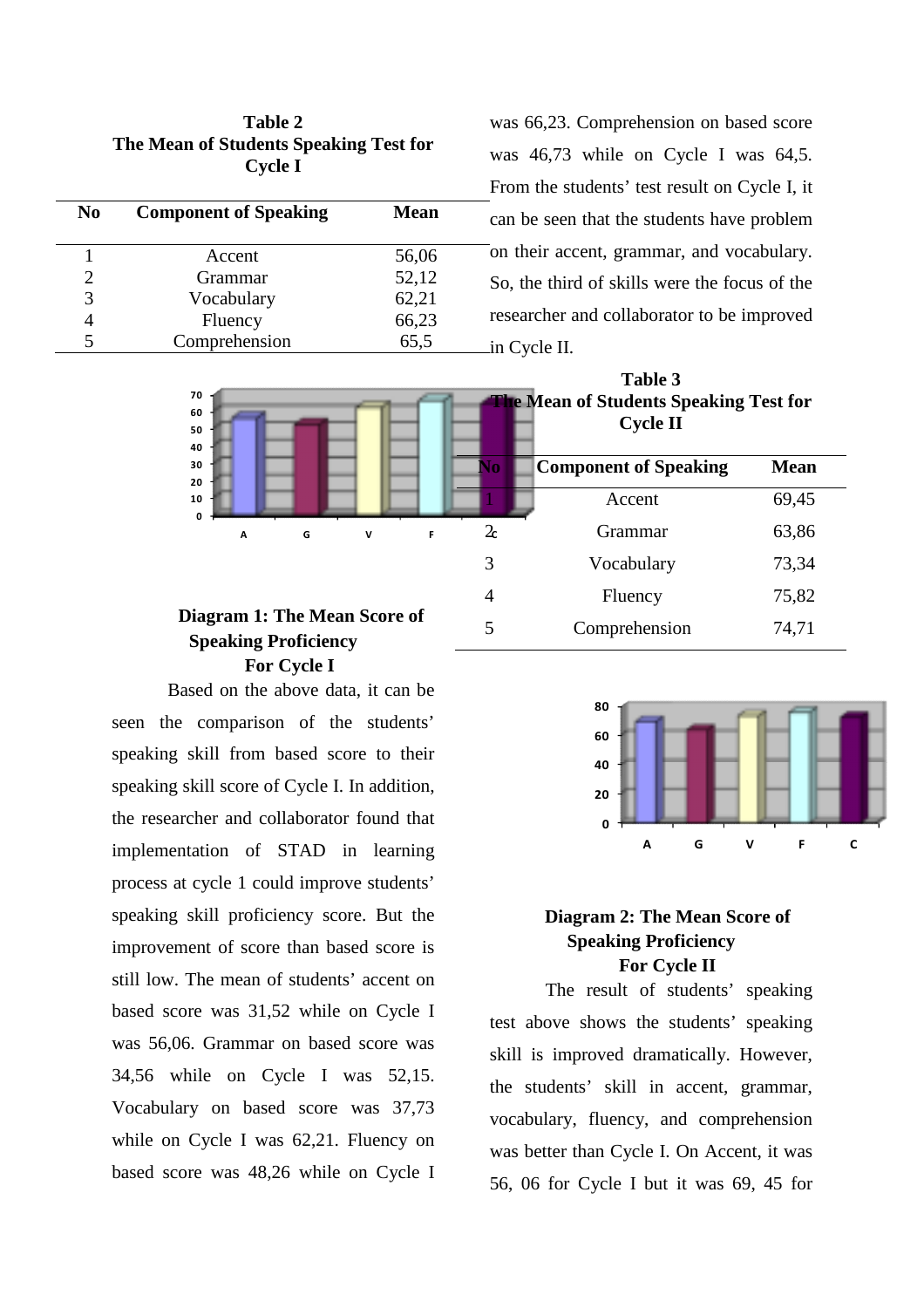Cycle II. Next, on Grammar, it was 52, 12 for Cycle I and it was 63, 86 for Cycle II. On Vocabulary, 62, 21 for Cycle I but it was 73, 34 for Cycle II. On Fluency, it was 66,23 for Cycle I but it was 75,71 for Cycle II. Then, on Comprehension, it was 64, 5 for Cycle I but it was 72, 41 for Cycle II.

#### **Discussion**

Based on the findings of this research in two cycles which have been done in eight meetings test included, the researcher found out that the application of Student Teams Achievement Divisions (STAD) in teaching speaking could better improve students' speaking skill at grade VII 2 students of SMPN 3 Pekanbaru. Based on the formulation of the problem, there were two questions that should be answered. The first question was, "to what extent can STAD improve students' speaking skill at grade VII 2 students of SMPN 3 Pekanbaru? And the second question was, "what factors influence the changes of students' speaking skill at grade VII students of SMPN 3 Pekanbaru by using STAD?.

Meanwhile to answer the first question, the researcher analyzed from quantitative data, namely: the mean score of students' speaking skill result. In based score of students' speaking skill result was low or did not reach the minimum score

standard (KKM) . It means that students' speaking skill was poor. To solve this problem, the researcher applied STAD with the expectation can improve the students' speaking skill. This research has been conducted in two cycles.

#### **1. The Discussion of the First Cycle**

In the first cycle, the score of students' speaking skill result was getting higher than the based score. The improvement of students' speaking skill still did not reach or higher than minimum standard score (KKM) yet, because some of students' indicators were poor. The researcher assumed that the students' improvement in Cycle I were influenced by discussion in their group. The students discussed and prepared their task , daily expression in asking and giving something in group before presenting it. Kayi (2006) states activities in discussion fosters critical thinking and quick decision making, the students learn how to express and justify themselves in polite ways while disagreeing with the other.

However, unsatisfied results on cycle I are influenced by some factors, such as lack of confidence, lack of understanding, and teacher's explanation.

a. Lack of confidence: the students were lack of confident to speak and discuss in group. Most of students were not active in group discussion and helped each other to prepare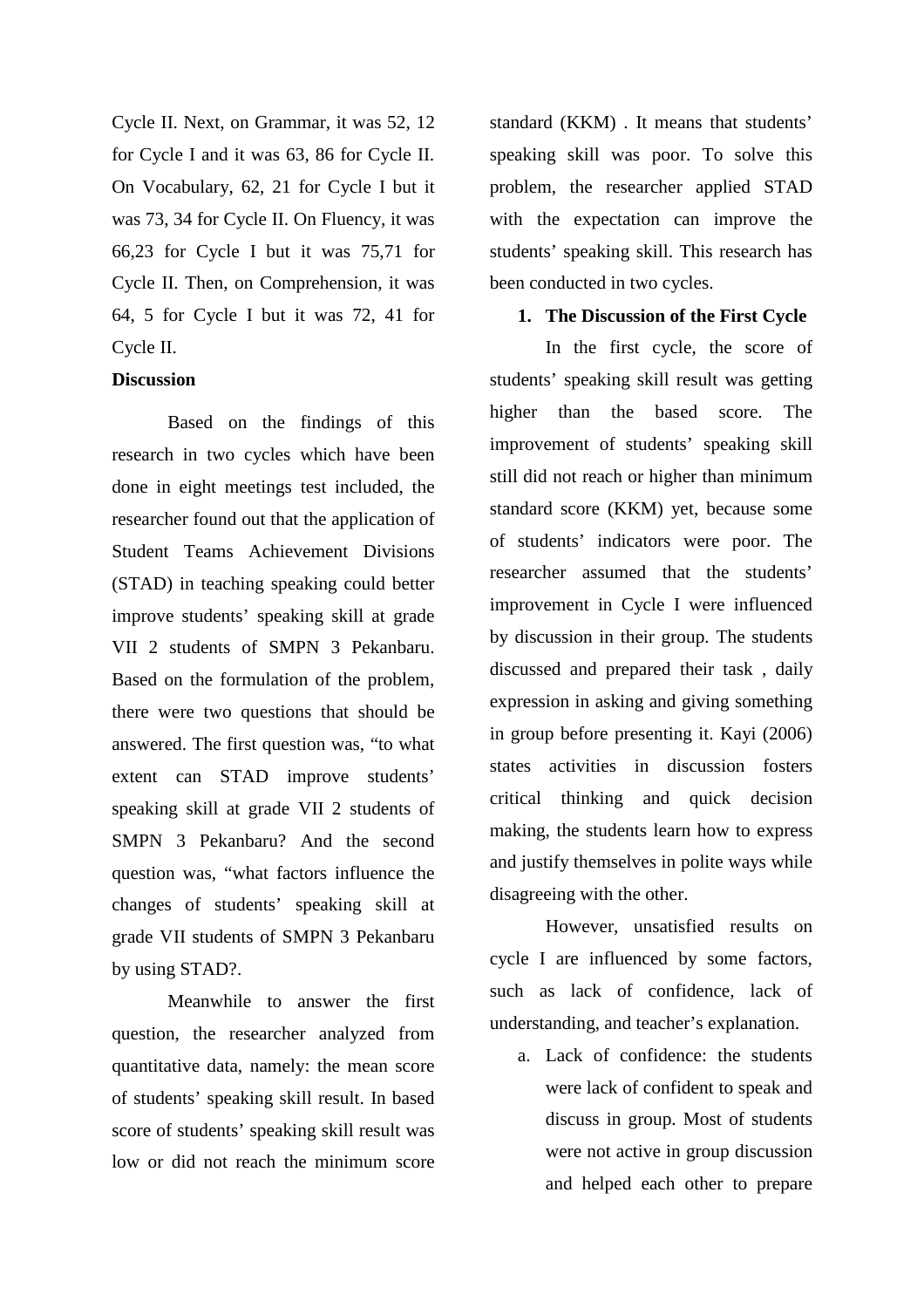their oral presentation, showing the expression asking and giving something.

- b. Lack of understanding: the students did not really understand the concept of equal opportunities for success and individual accountability in STAD.
- c. Teacher's explanation: the teacher explanation about the regulation in learning by STAD was too fast and teacher gave less monitoring for discussion group.

Referring to the above factors, the researcher and collaborator decided to continue the research to the second cycle.

#### **2. The Discussion of Second Cycle**

In the second cycle, the score of students' speaking skill was higher than before. It could be seen that it was the highest. It showed the improvement students' speaking skill than previous cycle. The researcher assumed that the interesting topic used in learning influenced the improvement in this cycle. The students looked interesting when they were discussing the topic within their group and they were able to talk about the text procedure fluently. Students' awareness about individual responsibility to group improvement also influenced students' participation in discussion and helped each other in group. Besides that, reward and teacher's role as facilitator and

monitoring learning activities improved students' motivation in learning.

Related to the above discussion, Claxton in Ros (2011) states teachers can promote the power of learning through discussion and value with the whole class, the way to talk to group and individuals about their learning and achievement, activities and cognitive aids selected, model and explanation about learning. Due to the better improvement had by the students, the researcher decided not to continue the research to the next cycle. All of the students' speaking indicators could reach and over the minimum standard score (KKM) that was determined by the curriculum. Furthermore, the students' successful on cycle II was influenced by some factors, as follows:

- a. Class Management: the students have an independent in constructing the material that will be presenting with their friends in group. Each member in group help each other and has responsible for the group improvement. The role of teacher as facilitator in learning makes students brave to express their idea in learning.
- b. Topic: the students have high attention for topic, asking and giving expression procedure text that is used in learning. It makes them feel interest toward the lesson.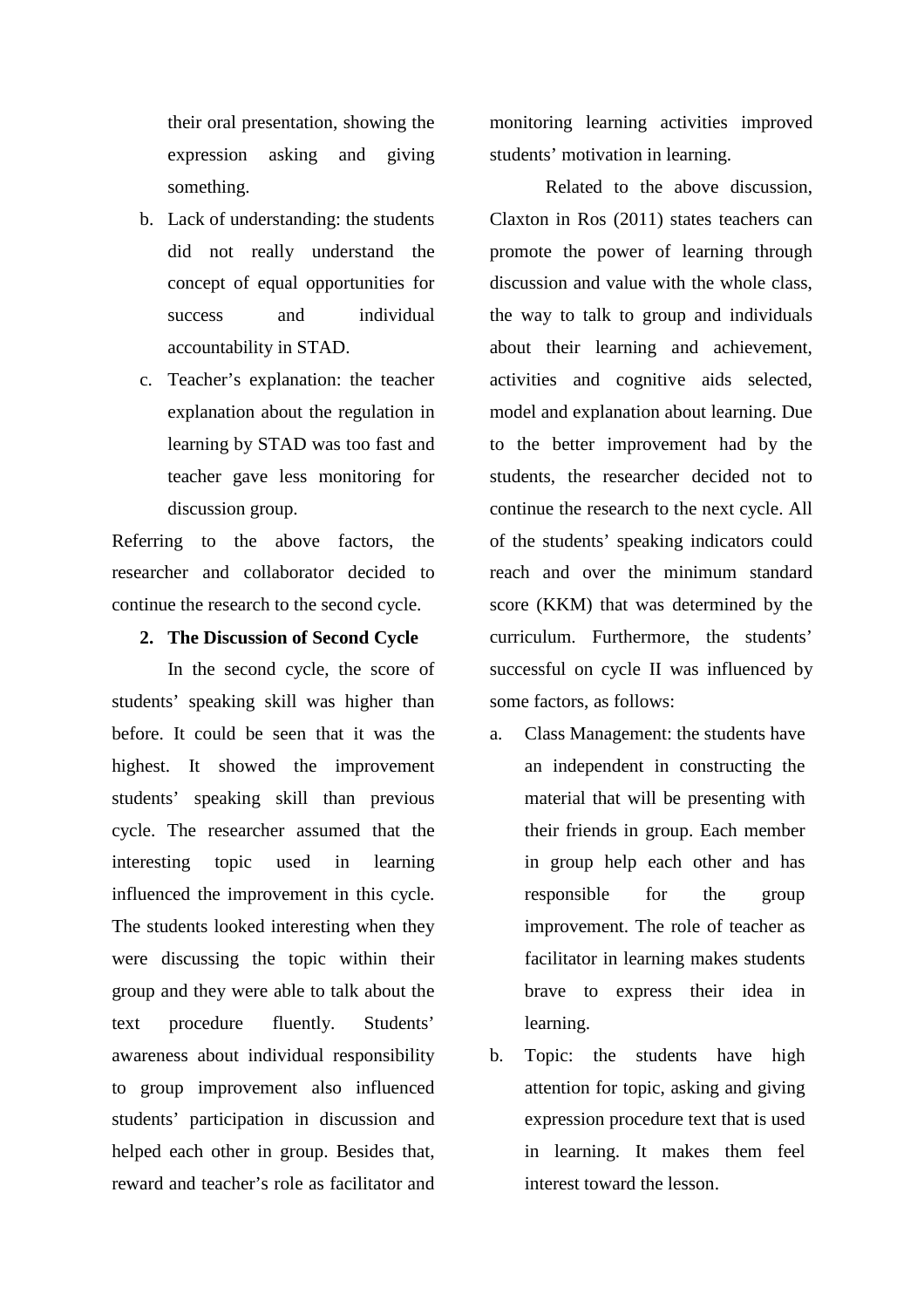- c. Lesson/ material: Interest and appropriate material, the procedure of making something for the students' level makes them enjoy in learning.
- d. Reward: giving reward for the best group makes them more diligent to develop their ability.

In conclusion, applying STAD as a model of cooperative learning method gave high contribution toward students' motivation in learning. Johnson in Mifflin (1997) explains that cooperative learning methods have proven effective in increasing motivation for learning and self esteem, redirecting attributions for success and failure, fostering positive feelings toward classmates and increasing performance on tests of comprehension, reasoning, and problem solving.

### **Conclusions and Suggestions 1. Conclusions**

Based on the findings, the following conclusions are made:

- 1. Student Teams Achievement Divisions (STAD) better improve the students' achievement in speaking at grade VII 2 students of SMPN 3 Pekanbaru.
- 2. The factors that influence the changes of students' achievement in speaking are:
	- e. Class Management

The students have an independent in constructing the material that will be presenting with their friends in group. Each member in group help each other and has responsible for the group improvement. The role of teacher as facilitator in learning makes students brave to express their idea in learning.

f. Topic

The students have high attention for topic, asking and giving expression procedure text that is used in learning. It makes them feel interest toward the lesson.

g. Lesson/ material

Interest and appropriate material, the procedure of making something for the students' level makes them enjoy in learning.

h. Reward Giving reward for the best group makes them more diligent to develop their ability.

#### **2. Suggestions**

Based on the above conclusions, the suggestions can be made as follows:

1. Researcher as teacher who teaches English at Junior high school may apply this research finding, if he/she has the same problem with this study.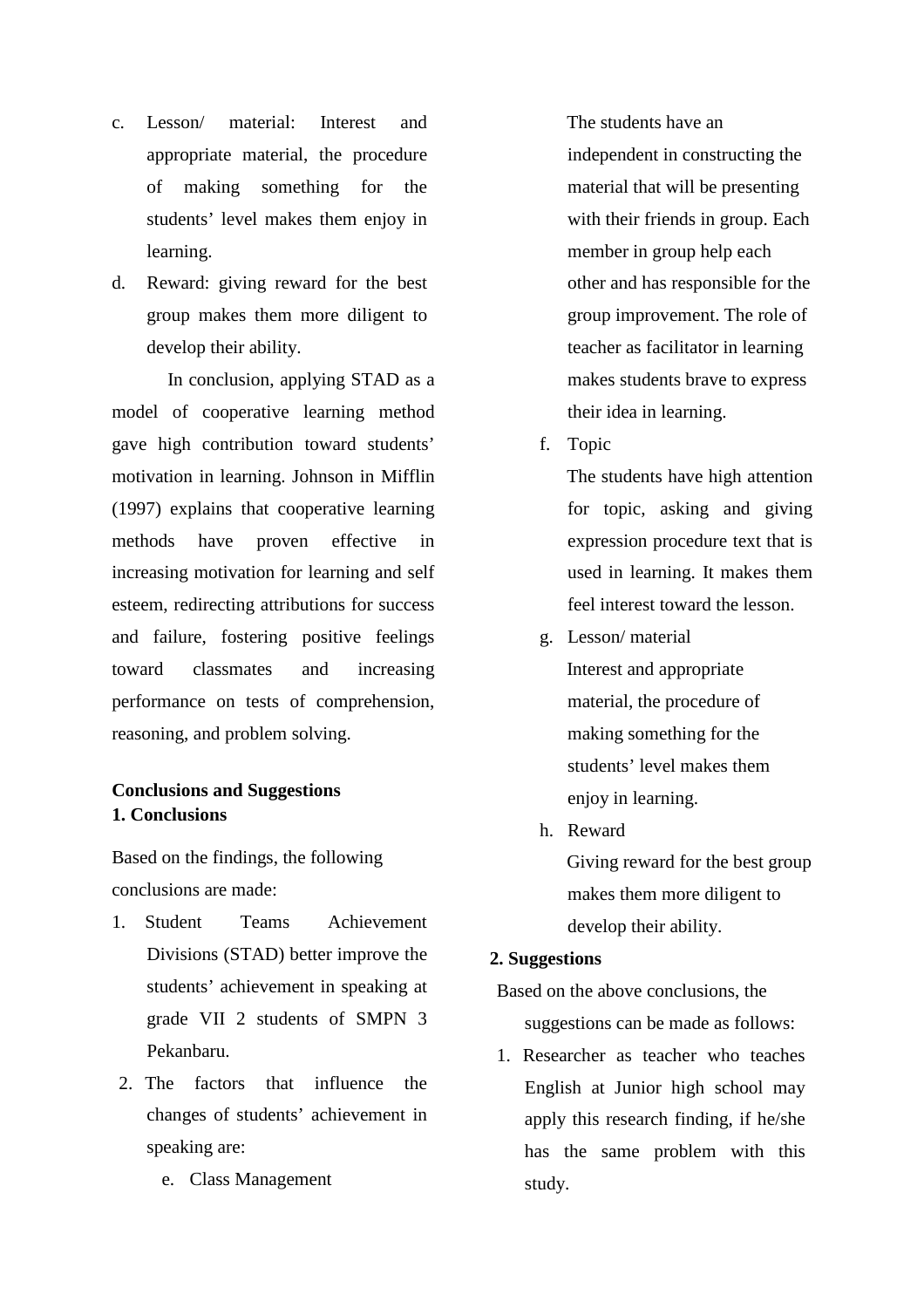- 2. Students may apply technique of discussion like in STAD to improve their speaking skill as long as they have some problems and conditions with this study.
- 3. The candidate researchers who have same problems and condition with this study can continue this research.

#### **Bibliography**

Abu, Rossini B. (1997)."The Effects of Cooperative Learning Methods on Achievement, Retention, and Attitudes of Home Economics Students in North Carolina". Retrived, Wednesday, 14 october, 2009.

http://scholar.li6.vt.edu/ejournals/JVT E/v13n2/Abu.html#johnson1986

Areefah.(2009)." Prestasi Belajar(Kajian Teoritis)". Retrieved, Sunday, 26 September, 2010. http://artikeleaby.blogspot.com/2009/08/prestasibelajar-kajianteoritis.html

- Arikunto, Suharsimi, Suhardjono, and Supardi. (2009). *Penelitian Tindakan Kelas (8thed).* Jakarta: Bumi Aksara.
- Armstrong, Scott, and Palmer, Jesse.(2000) "Student Team Achievement Divisons (STAD) in a Twelfth Grade Classroom: Effect on Student achievement and attitude". Retrieved, Wednesday, 14 October, 2009.

http://findarticles.com/p/articles/ml\_qa382 3/is\_199804/ai\_n8783828

BSNP. (2007). *Model Silabus dan Rencana Pelaksanaan Pembelajaran.* Jakarta

Gay, L.R, and Peter, Airasian. (2003). *Educational Research: Competencies for Analysis and Application (7th ed.)* New Jersey: Pearson education, Inc.

Hammersley, Martyn.(1999)." Action Research: Educational research and evidence-based practice". Retrieved, Tuesday, 14 September, 2010. http://www.google.com/books?hl=id &lr=&id=OwWlv3MPnL8C&oi=fnd &pg=PA167&ots=fe1OJndIuO&sig =nJzcA3UeTlrNdAPZongCdJKBHt E#v=onepage&q&f=false

Haswenti.(2009)."Pembelajaran Fisika Model Cooperative Learning Type STAD untuk Meningkatkan Proses dan Hasil Belajar pada Konsep Wujud Zat Kelas VII B SMPN 2 Kota Bengkulu". Retrieved, Wednesday, 21 october, 2009.

http://weriwarnet.wordpress.com/2009/08/ 18/19/

- Hatch, and Farhady.(1982). *Research Design and Statistics*. Los Angeles: Newbury House Publishers, Inc.
- Hughes, 2003. *Testing for Language Teacher*  $(2^{nd}$  *ed*). United Kingdom: Cambridge. Regency. Padag: Unpublished Thesis.
- Hurford, Ros.(2011). "How was My Own Development as a Learner Influenced the Changes I have Made in the Way I teach". Retrieved, Friday, 29 April, 2011. http://www.actionresearchnetwriting s/tuesdayma/roshurfordull.htm
- Kayi, Hayriye.(2006)."Teaching Speaking: Activities to promote speaking in a